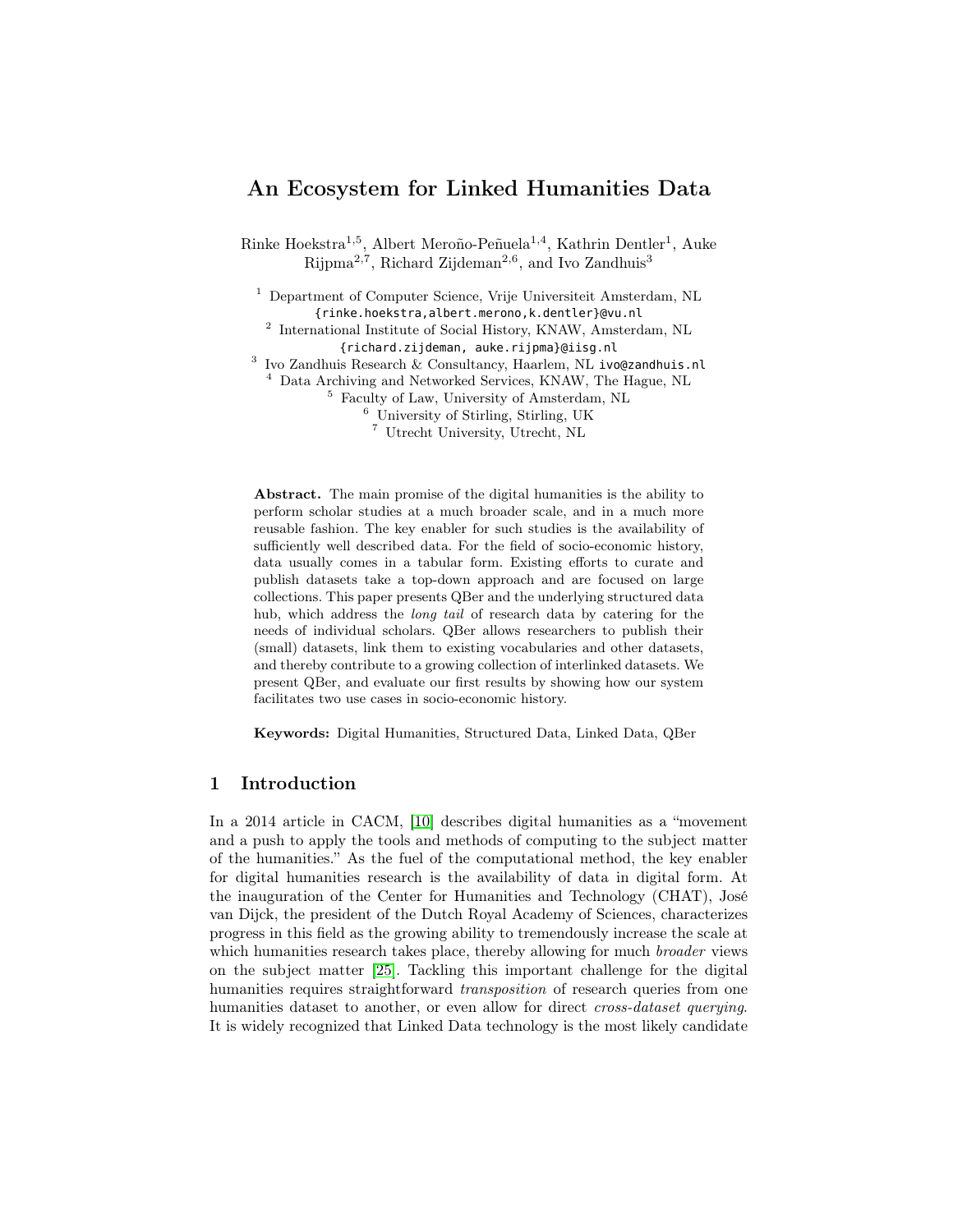to fill this gap. We argue that current efforts to increase the availability and accessibility of this data do not suffice. They do not cater for the "long tail of research data" [\[8\]](#page-10-1), the large volumes of small datasets produced by individual researchers; and existing Linked Data tooling is too technology-oriented to be suitable for humanities researchers at large.

This paper presents QBer and the underlying CLARIAH Structured Data Hub (CSDH), whose aim is to address the limitations of current data-publishing practice in the digital humanities, and socio-economic history in particular. The CSDH integrates a selection of large datasets from this domain, while QBer is a user-facing web application that allows individual researchers to upload, convert and link 'clean' data to existing datasets and vocabularies in the hub without compromising the detail and heterogeneity of the original data (see Section [2\)](#page-1-0). Under the hood, we convert all data to RDF, but QBer does not bother scholars with technical aspects. An inspector-view displays the result of the mappings – a growing network of interconnected datasets – in a visually appealing manner (See Figure [1\)](#page-3-0). The visualization is just one of the incentives we are developing. The most important incentive will be the ability to allow for transposing research queries across datasets, and the ability to perform crossdataset querying. Section [4](#page-5-0) describes two use-cases that evaluate the ability of QBer and the CSDH to fulfill that promise. We first discuss related work in Section [2](#page-1-0) and describe the QBer and CSDH systems in Section [3.](#page-3-1)

# <span id="page-1-0"></span>2 Related Work

Historical data comprises text, audiovisual content or  $-$  in our case  $-$  data in the more traditional sense: structured data in tabular form. Preparing historical data for computational analysis takes considerable expertise and effort. As a result, digital data curation efforts are organized (and funded) in a top-down fashion, and focus on the enrichment of individual datasets and collections of sufficient importance and size. Examples are the North Atlantic Population Project (NAPP) [\[27\]](#page-11-1), the Clio-Infra repository [\[5\]](#page-10-2), and the Mosaic project.<sup>8</sup> Such projects face three important issues. First, they often culminate in a website where subsets of the data can be *downloaded*, but cannot be programmatically accessed, isolating the data from efforts to cross-query over multiple datasets. Second, these projects enforce commitment to a shared standard: standardization leads to loss of detail, and thus information. The bigger a project is, the higher the cost of reconciling heterogeneity – in time, region, coding etc. – between the large number of sources involved. Finally, the scale of these projects is unsuited for the large volumes of important – but sometimes idiosyncratic – smaller datasets created by individual researchers: the long tail of research data [\[8\]](#page-10-1).

For this last reason, it is difficult for individual researchers to make their data available in a sustainable way [\[28\]](#page-11-2). Despite evidence that sharing research data results in higher citation rates [\[24\]](#page-11-3), researchers perceive little incentive to

 ${}^{8}$ See <https://www.clio-infra.eu> and <http://www.censusmosaic.org/>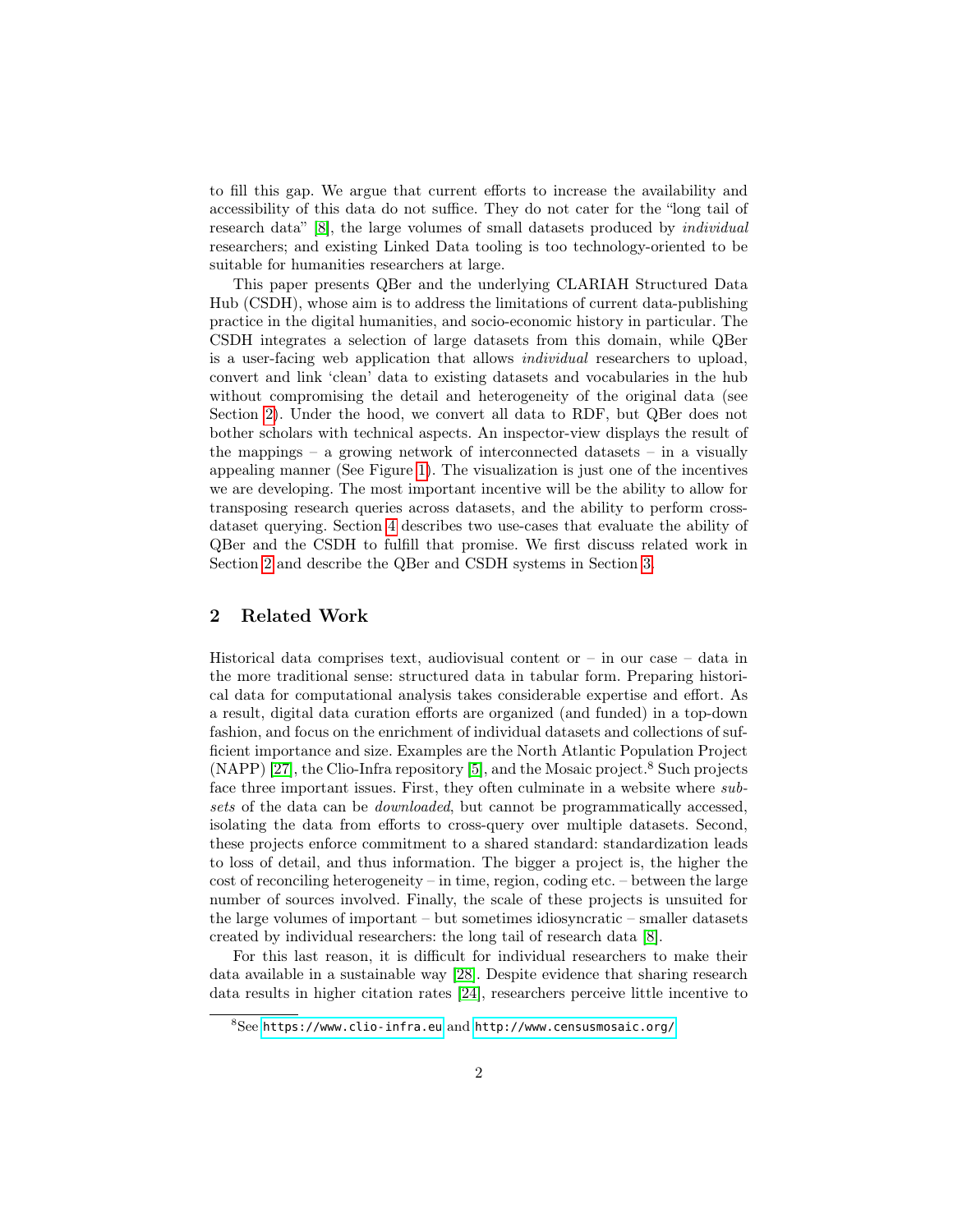publish their data with sufficiently rich, machine interpretable metadata. Data publishing and archiving platforms such as EASY (in the Netherlands),<sup>9</sup>, Dataverse<sup>10</sup> or commercial platforms such as Figshare<sup>11</sup> and Dryad<sup>12</sup> aim to lower the threshold for data publishing and cater for increasing institutional pressure to archive research data. However, as argued in [\[13\]](#page-10-3), the functionality of these platforms – data upload, data landing page, citable references, default licensing, long term preservation – is limited with respect to the types of *provenance* and content metadata that can be associated with publications, and they do not offer the flexibility of the Linked Data paradigm. This has a detrimental effect on both findability and reusability of research data.

In socio-economic history, a central challenge is to query data combined from multiple tabular sources: spreadsheets, databases and CSV files. The multiple benefits of Linked Data as a data integration method [\[11\]](#page-10-4) encourage the representation of tabular sources as Linked Data<sup>13</sup>. CSV and HTML tables can be represented in RDF using CSV2RDF and DRETa [\[16,](#page-11-4)[22\]](#page-11-5). For other tabular formats, like Microsoft Excel, Google Sheets, and tables encoded in JSON or XML, larger frameworks are needed, like Opencube [\[14\]](#page-11-6), Grafter [\[26\]](#page-11-7), and the combination of OpenRefine and DERI's RDF plugin [\[7](#page-10-5)[,21\]](#page-11-8). TabLinker [\[19\]](#page-11-9) uses a semi-automatic approach to represent multidimensional tables with missing observation/record data [\[1\]](#page-10-6) as RDF Data Cube [\[6\]](#page-10-7). As in TopBraid Composer<sup>14</sup>, TabLinker can use external mapping files instead of an interactive interface. These tools are targeted to relatively tech-savvy users for whom the conversion to RDF is a goal in itself. In our case, prospective users will benefit from interlinked data, but have no interest in the underlying technology.

An important question then is: how are these mapping files created? Work in ontology and vocabulary alignment, as in the  $OAEI<sup>15</sup>$  or identity reconciliation, aim to perform automatic alignments. Given the often very specific (historic) meaning of terms in our datasets, these techniques are likely to be error-prone, hard to optimize (given the heterogeneity of our data) and unacceptable to scholars. Interactive alignment tools, such as Amalgame [\[23\]](#page-11-10), developed for the cultural heritage and digital humanities domains, are more promising, but treat the alignment task in isolation rather than as part of the data publishing process. Anzo for  $\text{Excel}^{16}$  is an extension for Microsoft Excel for mapping spreadsheet data to ontologies. Similarly,  $[2]$  and RightField<sup>17</sup> allow for selecting terms from an ontology from within Excel spreadsheets, but these require the data to conform to a pre-defined template.

<sup>9</sup>See <http://easy.dans.knaw.nl>

<sup>10</sup>See <http://dataverse.harvard.edu> and <http://dataverse.nl>

<sup>11</sup>See <http://figshare.com>

<sup>12</sup>See <http://datadryad.org>

 $^{13}$ For a comprehensive list, see e.g. [https://github.com/timrdf/csv2rdf4lod](https://github.com/timrdf/csv2rdf4lod-automation/wiki)[automation/wiki](https://github.com/timrdf/csv2rdf4lod-automation/wiki) and <http://www.w3.org/wiki/ConverterToRdf>

<sup>14</sup><https://www.w3.org/2001/sw/wiki/TopBraid>

<sup>&</sup>lt;sup>15</sup>The Ontology Alignment Evaluation Initiative, see <oaei.ontologymatching.org/>

 $^{16}$ <https://www.w3.org/2001/sw/wiki/Anzo>

<sup>17</sup><https://www.sysmo-db.org/rightfield>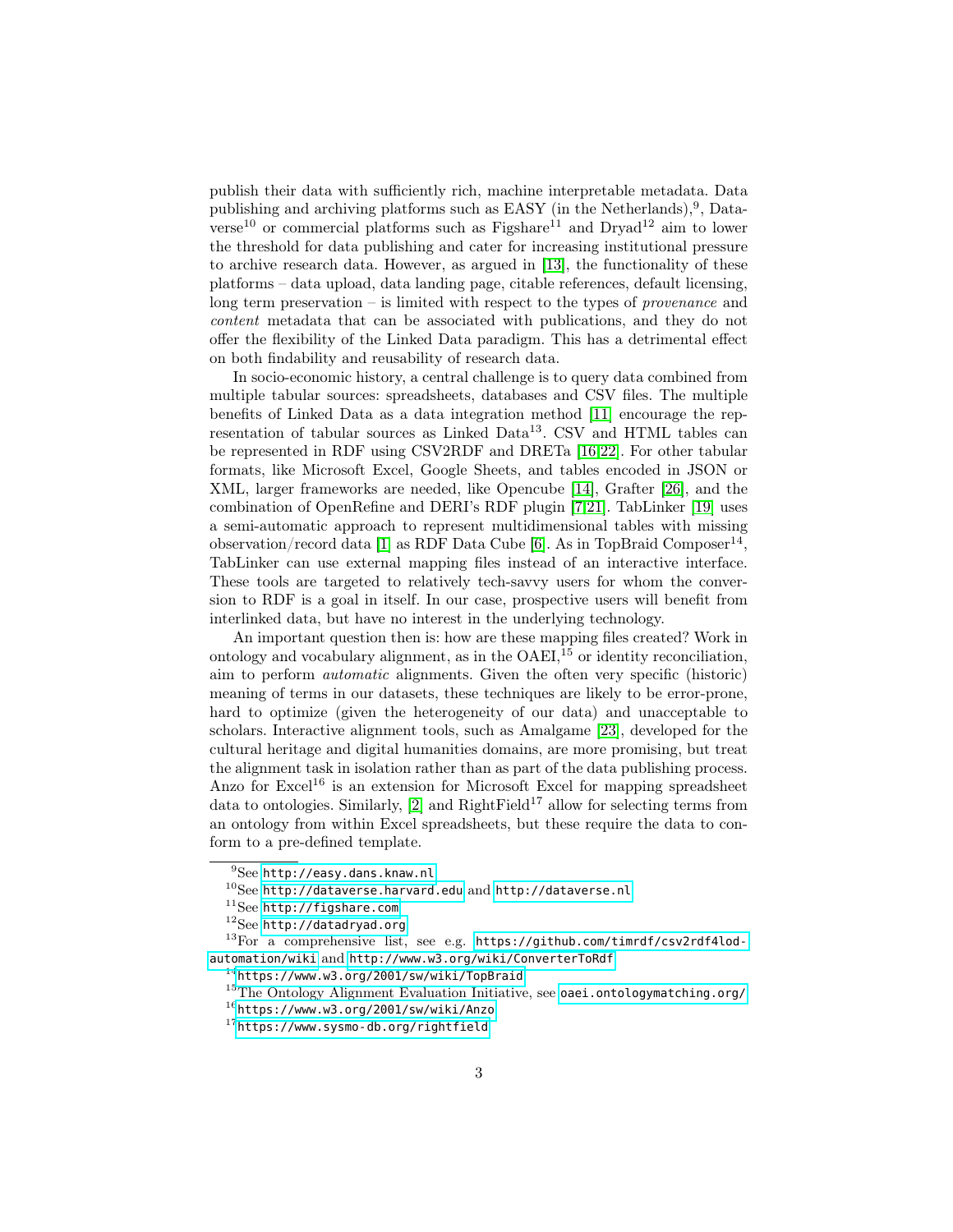

<span id="page-3-0"></span>Fig. 1. Variable mapping screen of QBer with the variable 'geslacht' (sex) selected. The inspector can be seen in the bottom right.

## <span id="page-3-1"></span>3 QBer and the Structured Data Hub

To create a viable research ecosystem for Linked Humanites Data of all sizes, we need to combine expert knowledge with automated Linked Data generation. It should be easy and profitable for individual researchers to enrich and publish their data via our platform. To achieve the first goal, we developed  $QBer^{18}$ ; an interactive tool that allows non-technical scholars to convert their data to RDF, to map the 'variables' (column names) and values in tabular files to Linked Data concept schemes, and to publish their data on the structured data hub. What sets QBer apart is that all Linked Data remains under the hood. To achieve the second goal, we build in direct feedback (reuse of existing content, visualizations, etc.) on top of the CSDH and demonstrate the research benefits of contributing data to it (see Section [4\)](#page-5-0). We illustrate QBer by means of a walkthrough of the typical usage of the tool, and then summarize its connection with the CSDH.

Using QBer consists of interacting with three main views: the welcome screen, the *mapping screen*, and the *inspector*. In the welcome screen, users first authenticate with OAuth compatible services (e.g. Google accounts), and then select a raw dataset to work with. Datasets can be selected directly from the CSDH, or imported from a Dataverse collection by providing a DOI.

Once a dataset is loaded, QBer displays the mapping screen (Figure [1\)](#page-3-0). This screen is divided into the *variables sidebar* (left) and the *variable panel* (right). The sidebar allows the user to search and select a variable (i.e. column) from the dataset. Once the user clicks on one variable, the variable panel will show

<sup>18</sup>See <https://github.com/CLARIAH/qber>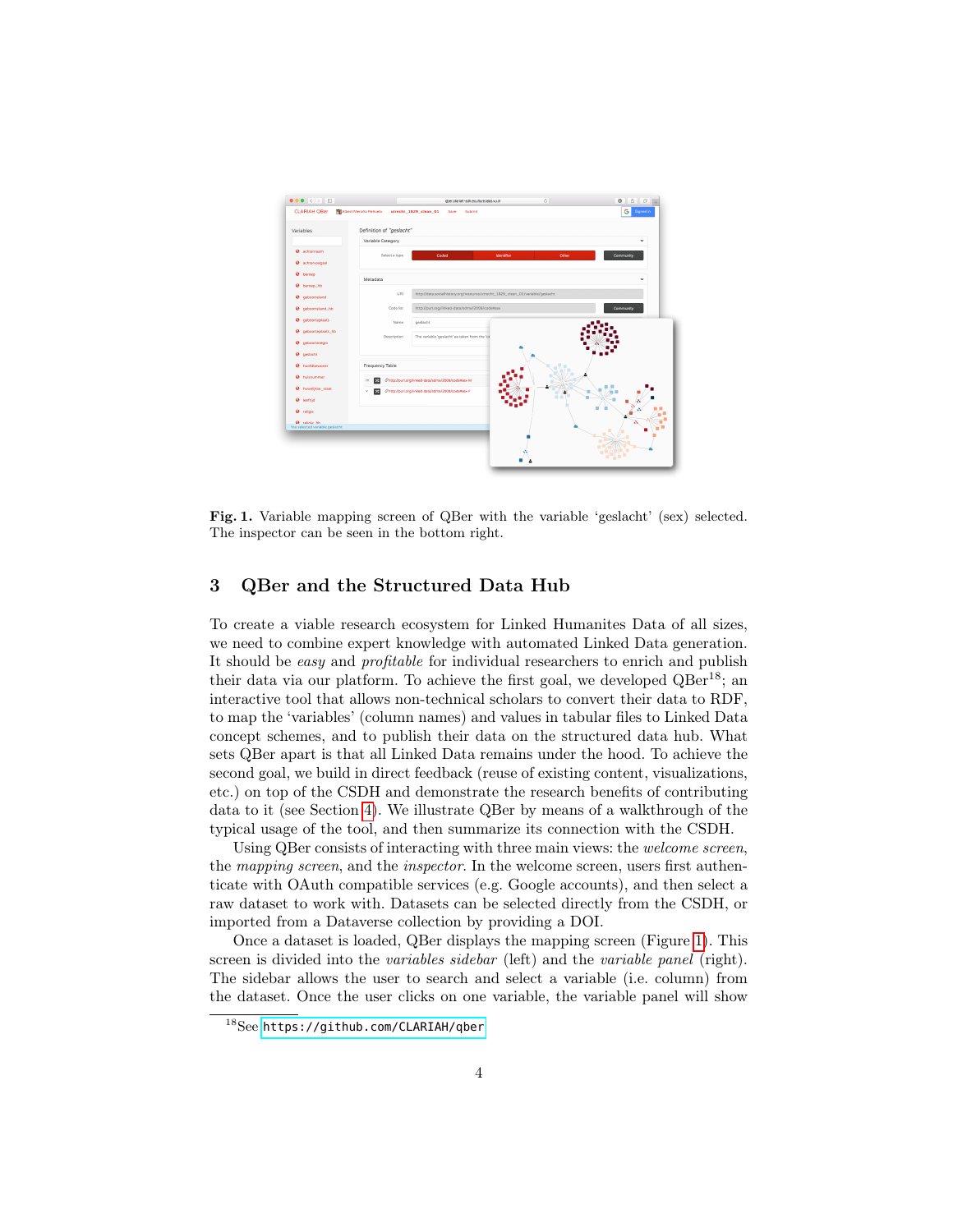that variable's details: the variable category, the variable metadata, and the value frequency table.

We distinguish between three *variable categories: coded, identifier* and *other.* Values for coded variables are mapped to corresponding concepts (<skos:Concept>) within a <skos:ConceptScheme>, which establishes all possible values the variable can take. If the variable is of type identifier, its values are mapped to dataset specific minted URIs. Finally, the values of variables of type other are mapped to literals instead of URIs. The 'Community' button gives access to all known predefined datacube dimensions. These come from LSD Dimensions, an index of dimensions used in Data Structure Definitions of RDF Data Cubes on the Web [\[18\]](#page-11-11) and from datasets previously processed by QBer that now reside on the CSDH.

The variable metadata panel can be used to change the label and the description of the variable. If the variable has been specified to be "coded" in the previous pane, it can be linked to existing code lists curated by the Linked Open Data community. QBer provides access to all concept schemes from the Linked Data cache<sup>19</sup> and the CSDH itself. If the variable is of type "other", this panel lets users define their own transformation function for literals.

The frequency table panel has three purposes. First, it allows for quick inspection of the distribution of all values of the selected variable, by displaying their frequency. Second, if the variable type is "coded", it lets the user map the default minted URI for the chosen value to any <skos:Concept> within the selected <skos:ConceptScheme> in the variable metadata panel. QBer also has a batch mapping mode that prompts the user to map all values of the variable interactively. Third, the panel shows the current mappings for values of the selected variable.

Mappings can be materialized in two ways. Users can click on Save in the navigation bar, which stores the current mapping status of all variables in their local cache. Clicking on Submit sends the mappings to the CSDH API, which integrates them with other datasets in the hub. Under the hood, the data is converted to a Nanopublication[\[9\]](#page-10-9) with provenance metadata in PROV, where the assertion-graph is an RDF Data Cube representation of the data [\[6\]](#page-10-7). The RDF representation is a verbatim conversion of the data; mappings between the original values and pre-existing vocabularies are explicitly represented using SKOS mapping relations. This scheme allows for the co-existence of alternative interpretations (by different scholars) of the data, thus overcoming the standardization-limitation alluded to in Section [2.](#page-1-0)

The inspector, shown at the bottom right of Figure [1,](#page-3-0) allows users to explore the contents of the CSDH. The visualization shows a graph of nodes and edges, with different icons representing different node types. User nodes represent users that have submitted data to the hub, according to their provided OAuth identities in the welcome screen. Dataset nodes represent Data Struc-

<sup>19</sup>See <http://lod.openlinksw.com>, we aim to extend this with schemes from the LODLaundromat, <http://www.lodlaundromat.org>.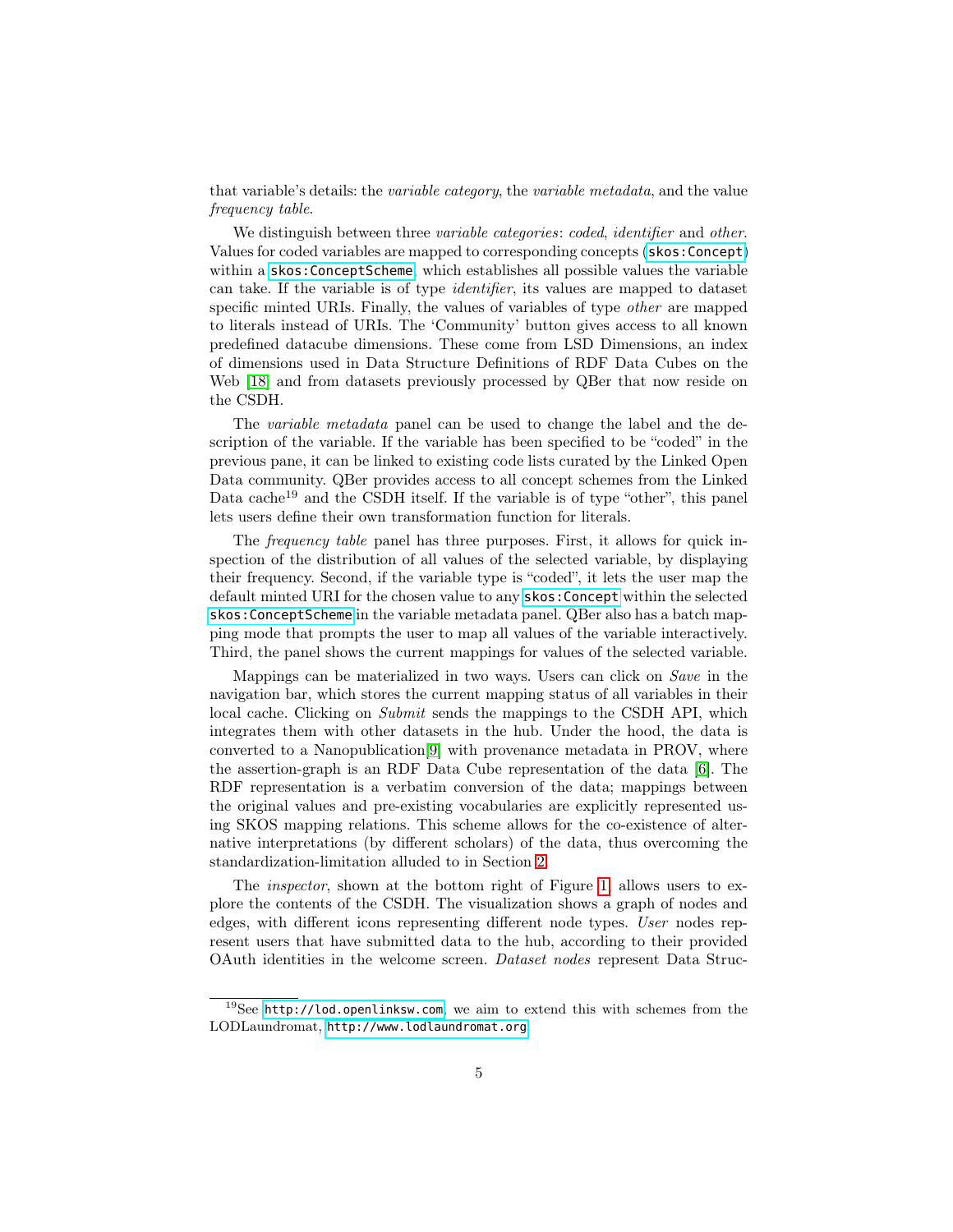ture Definitions<sup>20</sup> (DSD) submitted by these users. *Dimension nodes* represent dimensions (i.e. variables, columns in the raw data) within those DSD. Dimensions that are externally defined (e.g. by SDMX or some other external party) and are thus not directly used in datasets, are represented as cloud-icons. Users can interact with the inspector in two ways: hovering on nodes displays their properties; and dragging them moves the graph elements for better layout.

QBer and the Inspector work on top of the CSDH  $API<sup>21</sup>$ , which carries out the backend functionality. This includes converting, storing, and managing POST and GET requests over datasets. The CSDH API functionality will be extended to cover standard data search, browsing and querying tasks. All data is currently stored in an OpenLink Virtuoso CE triplestore<sup>22</sup>, but since CSDH communicates through the standard SPARQL protocols it is not tied to one triple store vendor.

#### <span id="page-5-0"></span>4 Evaluation

In this section, we evaluate the results of our approach by means of two use cases in socio-economic history research. The first use case investigates the question as to whether the CSDH indeed allows research to be carried out on a broader scale. In this case, we transpose a query that was built to answer a research question aimed at a dataset of one country to a dataset that describes another country. The second use case investigates the question as to whether our system facilitates the workflow of a typical individual researcher.

#### 4.1 Use Case 1: Born Under a Bad Sign

Economic and social history takes questions and methods from the social sciences to the historical record. An important line of research focuses on the determinants of historical inequality. One hypothesis here is that prenatal[\[3\]](#page-10-10) and early-life conditions[\[12\]](#page-10-11) have a strong impact on socioeconomic and health outcomes later in life. For example, a recent study on the United States found that people born in the years and states hit hardest during the Great Depression of the 1930s had lower incomes and higher work disability rates in 1970 and 1980 [\[29\]](#page-11-12). This study inspired this use case.

Most studies on the impact of early life conditions are case studies of single countries. Therefore, the extent to which results can be generalized – their external validity – is difficult to establish (e.g., differing impact of early life conditions in rich and poor countries). Moreover, historical data is often idiosyncratic. This means that dataset-specific characteristics such as sampling and variable coding schemes might influence the results (see Section [2\)](#page-1-0).

 $20$ According to [\[6\]](#page-10-7), a Data Structure Definition "defines the structure of one or more datasets. In particular, it defines the dimensions, attributes and measures used in the dataset along with qualifying information such as ordering of dimensions and whether attributes are required or optional".

 $^{21}$ <https://github.com/CLARIAH/wp4-csdh-api>

<sup>22</sup>See <http://www.openlinksw.com>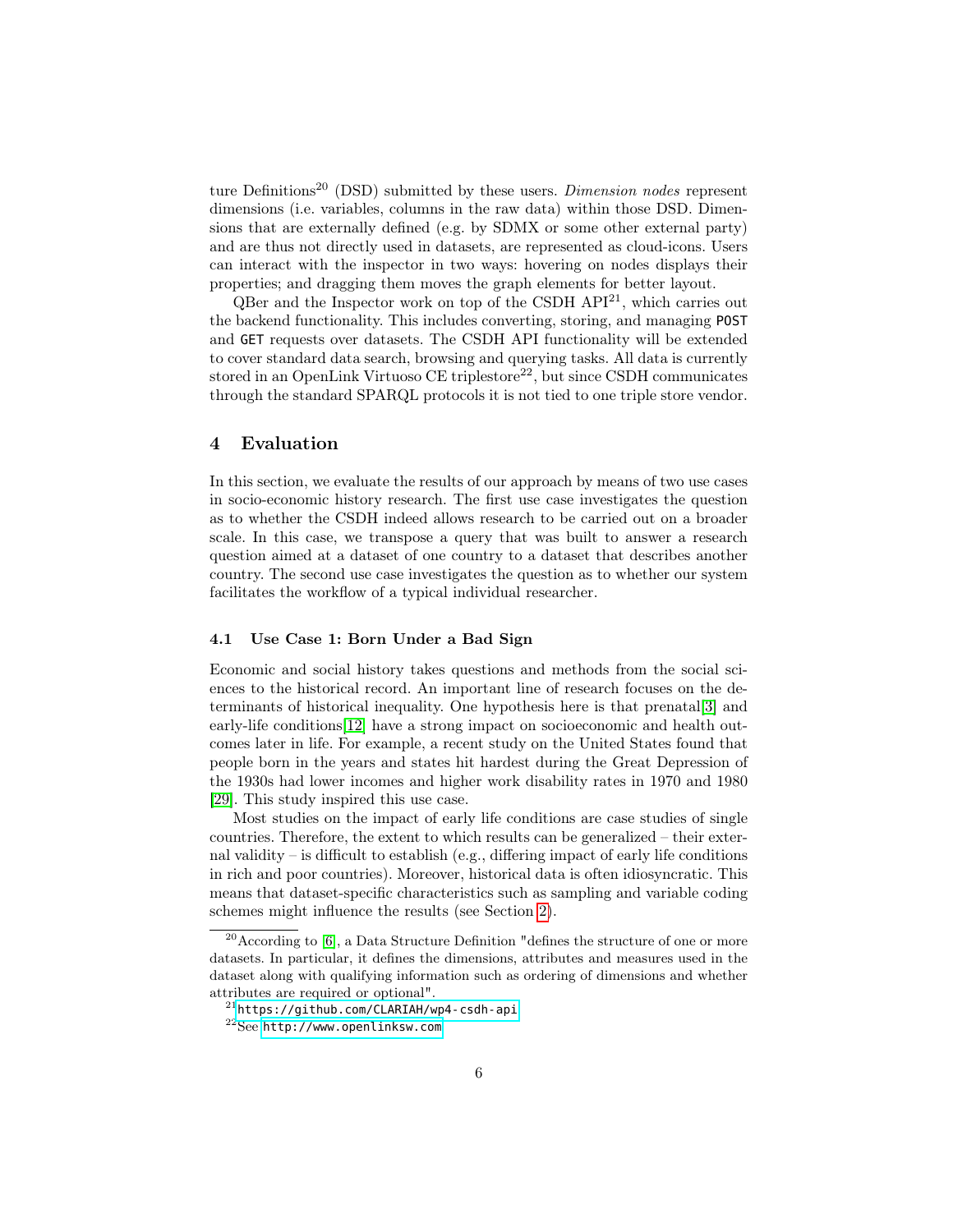In this use case, we explore the relation between economic conditions in individuals' birth year and occupational status in the historical census records of Canada and Sweden in 1891. In many cases it would be necessary to link the two census datasets so that they can be queried in the same way. Here, however, we use two harmonized datasets from the North Atlantic Population Project (NAPP)[\[27\]](#page-11-1). Economic conditions are measured using historical GDP per capita figures from the Clio-Infra repository [\[5\]](#page-10-2). Because our outcome is occupational status, we have to enrich the occupations in the census with occupational codes and a status scheme. Because the NAPP-project uses an occupational classification that cannot provide internationally comparable occupational status scores, we have to map their occupational codes to the  $HISCO<sup>23</sup>$  system, so that we can use the HISCAM cross-nationally comparable occupational status scheme  $[17,15]$  $[17,15]$ .<sup>24</sup>

In general terms, the data requirements are typical of recent trends in large database usage in economic and social history: 1) the primary unit of analysis is the individual (microdata); 2) a large number of observations is analyzed; 3) multiple micro-datasets are analyzed; 4) microlevel observations are linked to macro-level data through the dimensions time and geographical area; 5) qualitative data is encoded to extract more information from it.

Current Workflow. The traditional workflow to do this could include the following steps. First, the researcher has to find and download the datasets from multiple repositories. The datasets, which come in various formats, then have to be opened, and, if necessary, the variables have to be renamed, cleaned, and re-encoded to be able to join them with other datasets. We can rely on previous cleaning and harmonization efforts of the NAPP project, but in many other situations the researcher would have to do this manually. Finally, the joined data has to be saved in a format that can be used by a statistical program.

New Workflow. Using QBer and the CSDH, the workflow is as follows. Linkeddata tools are used to discover data on the hub. In our case, a linked data browser<sup>25</sup> and exploratory SPARQL queries were used. Note that to discover datasets and especially linked datasets on the CSDH, it is necessary that someone uploaded the datasets and created the links in the first place, for example by linking datasets to a common vocabulary. While it is unavoidable that someone has to do this at some point, the idea behind the hub is that if it is done once, the results can be re-used by other researchers.

Next, queries were built and stored on GitHub. The resultsets that these queries produce against the data hub are used to create the dataset that is to be analyzed. <grlc>, a tool we developed for creating Linked Data APIs using SPARQL queries in GitHub repositories, was helpful in exploring the data on the hub and executing the eventual query  $[20]$ .<sup>26</sup> This tool can also be used to

<sup>23</sup>HISCO: Historical International Standard Classification of Occupations.

 $^{24}$ <https://github.com/rlzijdeman/o-clack> and [http://www.camsis.stir.ac.uk/](http://www.camsis.stir.ac.uk/hiscam/) [hiscam/](http://www.camsis.stir.ac.uk/hiscam/)

<sup>25</sup><https://github.com/Data2Semantics/brwsr>

<sup>26</sup><https://github.com/CLARIAH/grlc>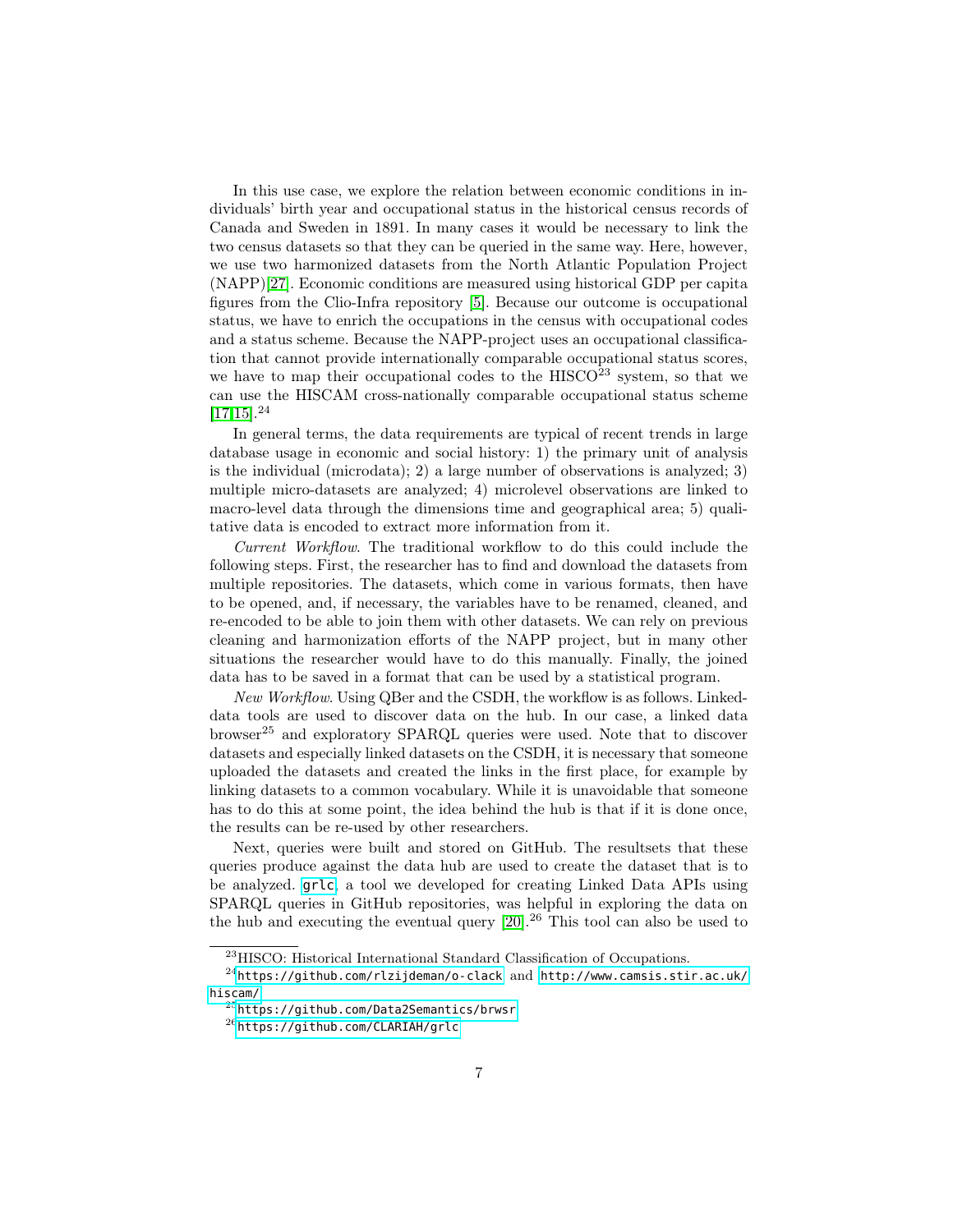

<span id="page-7-0"></span>Fig. 2. HISCAM scores versus log(GDP per capita) in Canada (1891) and Sweden (1891

download the data directly into a statistical environment like R via HTTP requests, for example using curl. Alternatively, the CSDH can be queried directly from a statistical environment using SPARQL libraries.

Observations. While more sophisticated models are required to disentangle cohort, period and age effect [\[4\]](#page-10-12), the results suggest that in Canada in 1891 the expected effects of early life-conditions are found: higher GDP per capita in a person's birth year was associated with higher occupational status at the time of the census. However, in Sweden, the opposite was the case (figure [2\)](#page-7-0). This shows the relative ease at which the CSDH facilitates reusable research questions by means of query transposition.

#### 4.2 Use Case 2: Railway Strike

The second use case takes the form of a user study. It is about the "Dwarsliggers"<sup>27</sup> dataset by Ivo Zandhuis that collects data pertaining to a solidarity strike at the maintenance workshop of the Holland Railway Company (Hollandsche IJzeren Spoorweg-Maatschappij), in the Dutch city of Haarlem in 1903. From a sociological perspective, strikes are of interest for research on social cohesion as it deals both with the question of when and why people live peaceful together (even when in disagreement) and the question of how collective action is successfully organized, a prerequisite for a successful strike. The Dwarsliggers dataset is one of the few historical cases where data on strike behavior is available at the individual level.

The creation and use of this dataset is exemplary of the workflow of small to medium quantitative historical research projects in the sense that it relies on multiple data sources that need to be connected in order to answer the research questions. We briefly discuss this workflow, and then show the impact that QBer and the CSDH have.

Current Workflow. Zandhuis' current workflow is very similar to the one reported in the first use case. He first digitized the main dataset on the strike behaviour of employees at the maintenance workshop of the railway company

 $27$ In Dutch, a "dwarsligger" can mean both a railroad tie, and an obstructive person.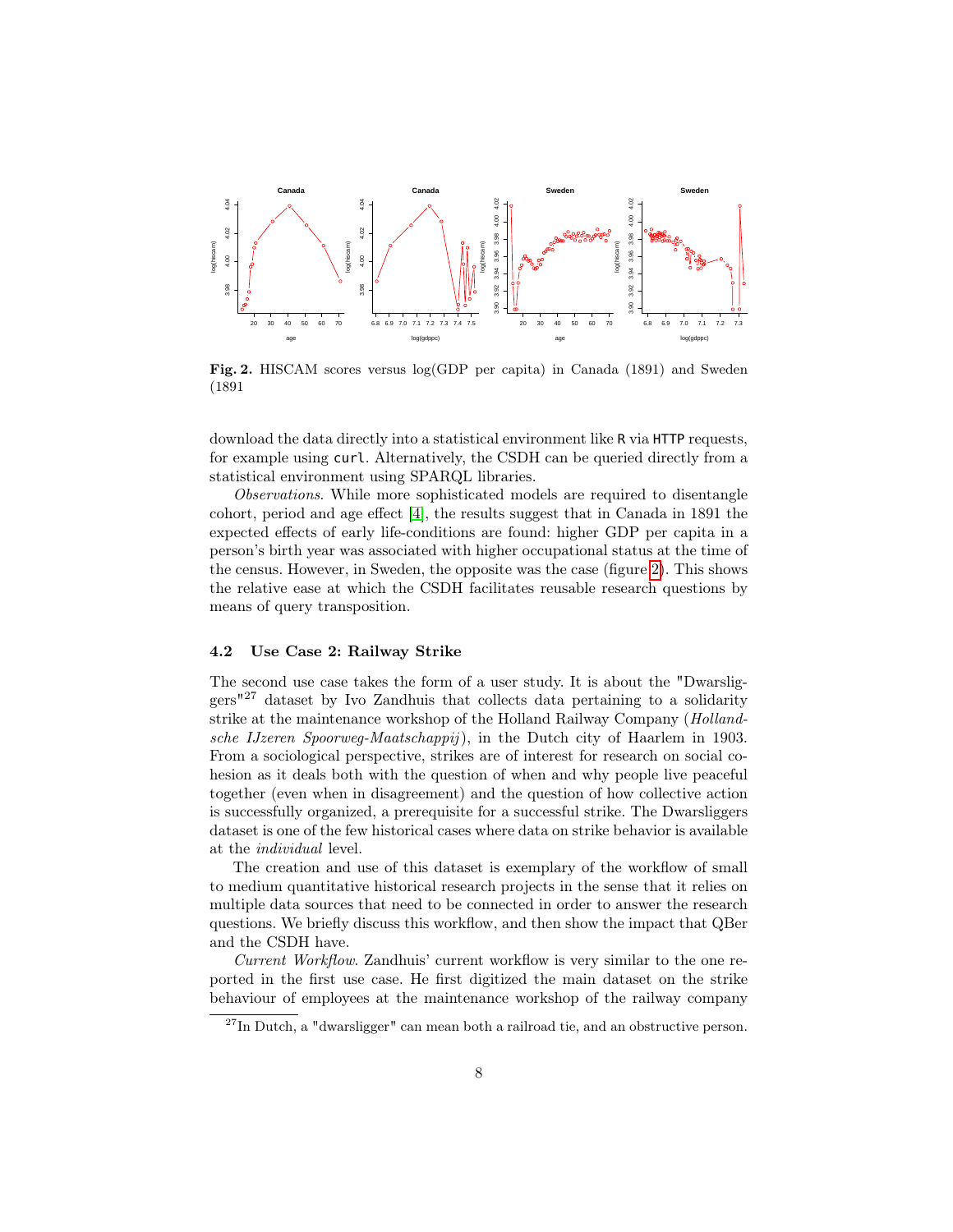$(N = 1163)$ . Next, he gathered data from multiple sources in which these employees also appear, adding individual characteristics that explain strike behaviour. For example, he derived family situations from the Dutch civil registers, and the economic position from tax registers, resulting in a separate dataset per source. Next, he inserted these datasets into a SQL database. In order to derive a concise subset to analyze his research questions, using e.g. QGIS, Gephi or R, he wrote SQL queries to extract the relevant information. These queries are usually added as an appendix to his research papers.

New Workflow. In collaboration with Zandhuis, we revisited this workflow using QBer. Zandhuis, as most historians, uses spreadsheets to enter data, and uses a specific layout to enhance the speed and quality of data entry. The first step was to convert the data to a collection of .csv files. This is just a temporary limitation, as the CSDH is not necessarily restricted to CSV files. It uses the Python Pandas library<sup>28</sup> for loading tabular files into a data frame.

The second step involves visiting each data file in turn, and linking the data to vocabularies and through them to other datasources. Data about the past often comes with a wide variety of potential values for a single variable. Religion, for example, can have dozens of different labels as new religions came about and old religions disappeared. As described in Section [3,](#page-3-1) QBer provides access to a large range of such classifications, basically all those available in the Linked Data cloud and the CSDH. For example, QBer provides all occupation concepts from the HISCO classification used in the first use case [\[17\]](#page-11-13). Researchers can use occupational labels to get the correct codes from the latest version of this classification and, eventually, concepts linked to it. QBer however also shows the results of earlier coding efforts, so that historians can benefit from these (e.g. another dataset may have the same literal value already mapped to as HISCO code). This step is new compared to Zandhuis' original workflow. The linking of occupational labels now enables him to combine an employee with his social status (HISCAM). This allows him to directly include a new, relevant, aspect in his study. Moreover, since QBer makes coding decisions explicit, they can be made subject to the same peer review procedure used to assess the quality of a research paper. In the CSDH, original values of the dataset and the mapped codings (potentially by different researchers) live side-by-side. Thus QBer adds to the ease of use in coding variables, increases flexibility by allowing for multiple interpretations, and allows for more rigorous evaluation of coding efforts. The inspector graph of Figure [1](#page-3-0) depicts the result of the new workflow.

The third step was then to query the datasets in order to retrieve the subset of data needed for analysis. As in the first use case, we design SPARQL queries that, when stored on GitHub, can be directly executed through the <grlc> API. This makes replication of research much easier: rather than including the query as an appendix of a research paper, the query is now a first order citizen and can even be applied to other datasets that use the same mappings. Again, through the API, these queries can easily be accessed from within R, in order to perform statistical analysis. Indeed, the <grlc> API is convenient, but it is a lot to ask

<sup>28</sup>See <http://pandas.pydata.org>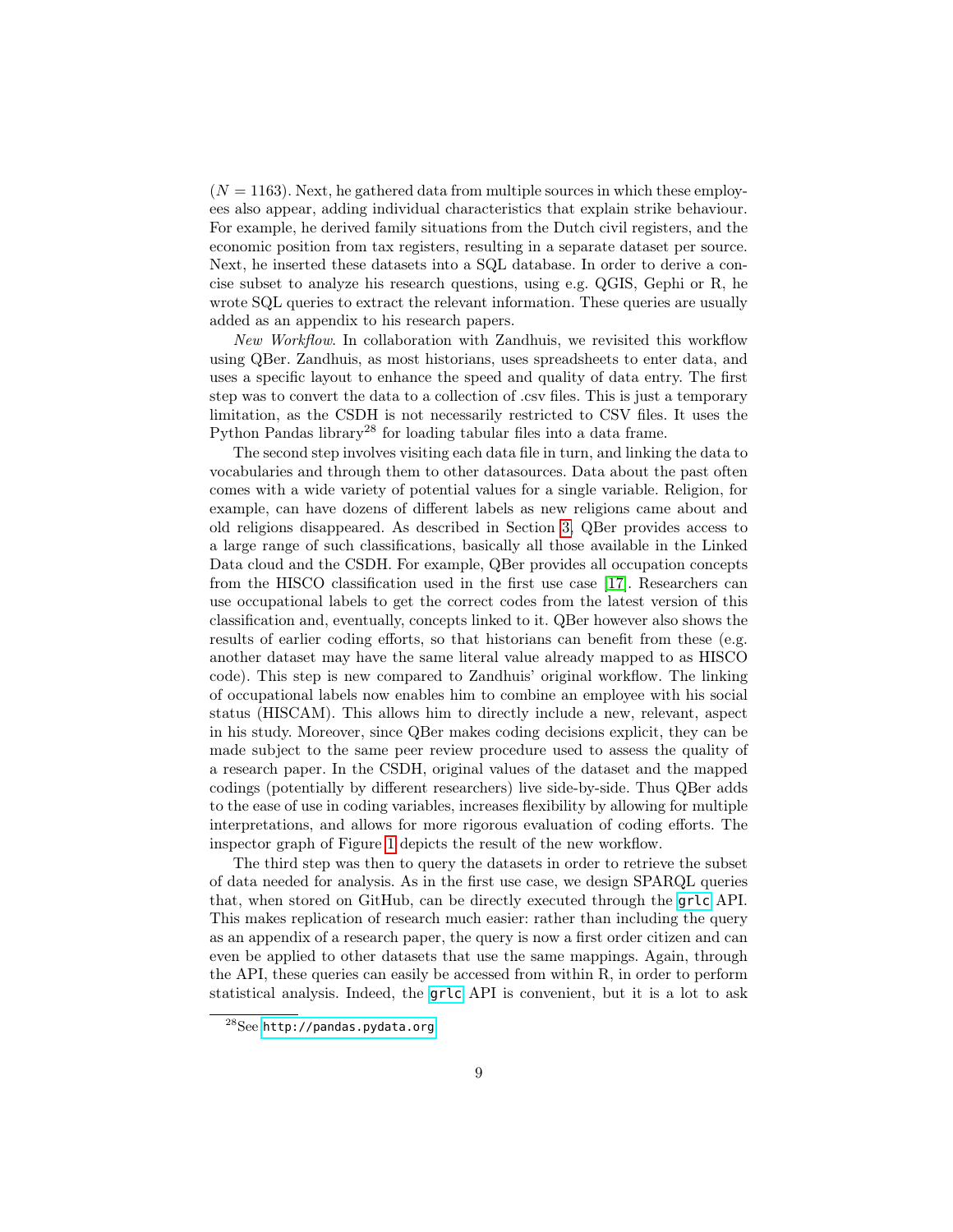non-computer science researchers to design SPARQL queries. However, as we progress, we expect to be able to identify a collection of standard SPARQL query templates that we can expose in this manner (see also [\[20\]](#page-11-15)).

To illustrate this, consider that since the Dwarsliggers collection contains multiple datasets on the same individuals at the same point in time, there are multiple observations of the same characteristics (e.g. age, gender, occupation, religion). However, the sources differ in accuracy. For example, measuring marital status is one of the key aims of the civil registry, while personnel files may contain information on marital status, but it is not of a key concern for a company to get this measurement right. By having all datasets mapped to vocabularies through QBer and having the queries stored in GitHub and executed by <grlc>, each query can readily be repeated using different sources on the same variables. This is useful as a robustness check of the analysis or even be used in what historians refer to as a 'source criticism' (a reflection of the quality and usefulness of a source). This, again, is similar to the first use case, but it emphasizes an additional role for the queries as so-called 'edit rules'.

Observations. To conclude, this use case shows that the QBer tool and related infrastructure provides detailed insight in how the data is organized, linked and analyzed. Furthermore, the data can be queried live. This ensures reusable research *activities*; not just reusable *data*.

### 5 Conclusion

The preceding sections presented QBer and the CSDH to address the limitations of existing digital humanities data curation projects in facilitating 1) the long tail of research data and 2) research at a broader scale, enabling cross-dataset querying and reuse of queries. We argued that existing Linked Data publishing and mapping tools do not meet the needs of scholars that are not technologically versed (or interested).

QBer and the CSDH enable individual scholars to publish and use their data in a flexible manner. QBer allows researchers to publish their (small) datasets, link them to existing vocabularies and other datasets, and thereby contribute to a growing collection of interlinked datasets hosted by the CSDH. The CSDH offers services for inspecting data, and (in combination with <grlc>) reusable querying across multiple datasets. We illustrated these features by means of two use cases. The first shows the ability of the Linked Data paradigm used in the CSDH to significantly lower the effort needed to do comparative research (even when the data was published as part of the same larger standardization effort). The second use case shows how publishing data through QBer allows individual researchers to have more grip on their data, to be more explicit regarding data interpretation (coding) and, via the CSDH, to be able to answer more questions for free (e.g. the mapping through HISCO to HISCAM).

Of course, there still is room for expansion. To ensure uniqueness of identifiers, historical 'codes' need to be mapped to URIs. This is technically trivial, but historians are not used to these lengthy identifiers in their statistical analyses.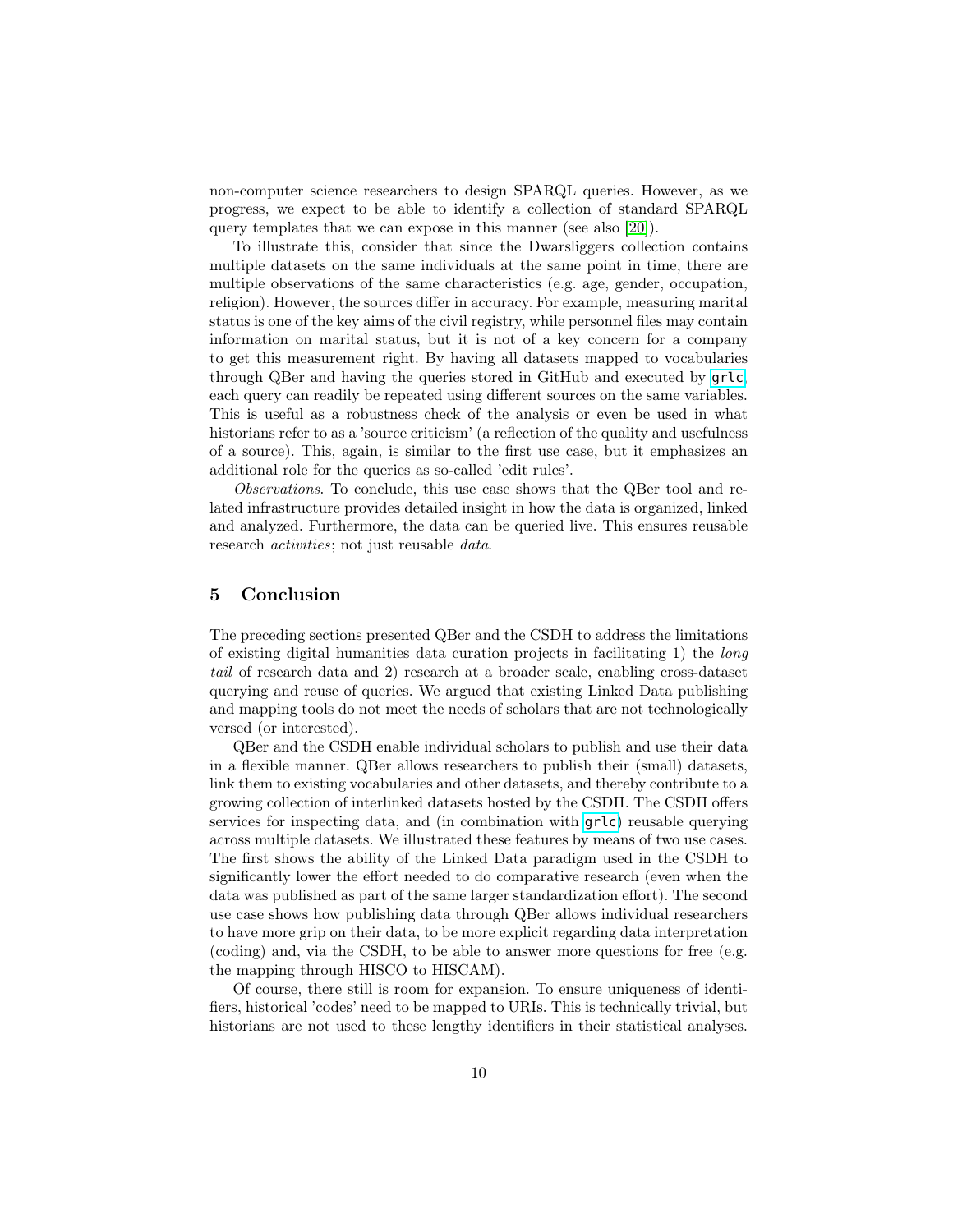Secondly, formulating research questions as queries requires an understanding of the structure of the data. Given the large numbers of triples involved, this can be difficult. As said above, standard APIs based on SPARQL query templates should solve some of this problem, but offering a user-friendly data inspection tool is high on our list. SPARQL templates allow us to solve another issue: allowing for free-form querying can have a detrimental effect on the performance of the CSDH. The use of templates enables more efficient use of caching strategies.

But even without such improvements, we believe that the use cases show that QBer and the CSDH already broaden the scope of supported workflows and data in our ecosystem, and bring the benefits of Linked Data and the Semantic Web at the fingertips of humanities scholars.

Acknowledgements This work was funded by the CLARIAH project of the Dutch Science Foundation (NWO) and the Dutch national programme COMMIT.

#### References

- <span id="page-10-6"></span>1. Ashkpour, A., Meroño-Peñuela, A., Mandemakers, K.: The Dutch Historical Censuses: Harmonization and RDF. Historical Methods: A Journal of Quantitative and Interdisciplinary History 48 (2015)
- <span id="page-10-8"></span>2. van Assem, M., Rijgersberg, H., Wigham, M., Top, J.: Converting and Annotating Quantitative Data Tables. In: Proceedings of the International Semantic Web Conference (ISWC 2010). LNCS, vol. 6496, pp. 16–31. Springer (2010)
- <span id="page-10-10"></span>3. Barker, D.J.: The fetal and infant origins of adult disease. BMJ: British Medical Journal 301(6761), 1111 (1990)
- <span id="page-10-12"></span>4. Bartels, L.M., Jackman, S.: A generational model of political learning. Electoral Studies 33, 7–18 (2014)
- <span id="page-10-2"></span>5. Bolt, J., Timmer, M., van Zanden, J.L.: GDP per capita since 1820. In: How Was Life? Global well-being since 1820, pp. 57–72. Organisation for Economic Co-operation and Development (Oct 2014)
- <span id="page-10-7"></span>6. Cyganiak, R., Reynolds, D., Tennison, J.: The RDF Data Cube Vocabulary. Tech. rep., W3C (2013), <http://www.w3.org/TR/vocab-data-cube/>
- <span id="page-10-5"></span>7. DERI: RDF Refine - a Google Refine extension for exporting RDF. Tech. rep., Digital Enterprise Research Institute (2015), <http://refine.deri.ie/>
- <span id="page-10-1"></span>8. Ferguson, A.R., Nielson, J.L., Cragin, M.H., Bandrowski, A.E., Martone, M.E.: Big data from small data: data-sharing in the'long tail'of neuroscience. Nature neuroscience 17(11), 1442–1447 (2014)
- <span id="page-10-9"></span>9. Groth, P., Gibson, A., Velterop, J.: The anatomy of a nanopublication. Information Services and Use 30(1-2), 51–56 (2010)
- <span id="page-10-0"></span>10. Haigh, T.: We have never been digital. Commun. ACM 57(9), 24–28 (Sep 2014)
- <span id="page-10-4"></span>11. Heath, T., Bizer, C.: Linked Data: Evolving the Web into a Global Data Space. Morgan and Claypool, 1st edn. (2011)
- <span id="page-10-11"></span>12. Heckman, J.J.: Skill Formation and the Economics of Investing in Disadvantaged Children. Science 312(5782), 1900–1902 (Jun 2006), [http://www.sciencemag.org/](http://www.sciencemag.org/content/312/5782/1900) [content/312/5782/1900](http://www.sciencemag.org/content/312/5782/1900)
- <span id="page-10-3"></span>13. Hoekstra, R., Groth, P.: Linkitup: Link discovery for research data. AAAI Fall Symposium Series Technical Reports (FS-13-01), 28–35 (2013)